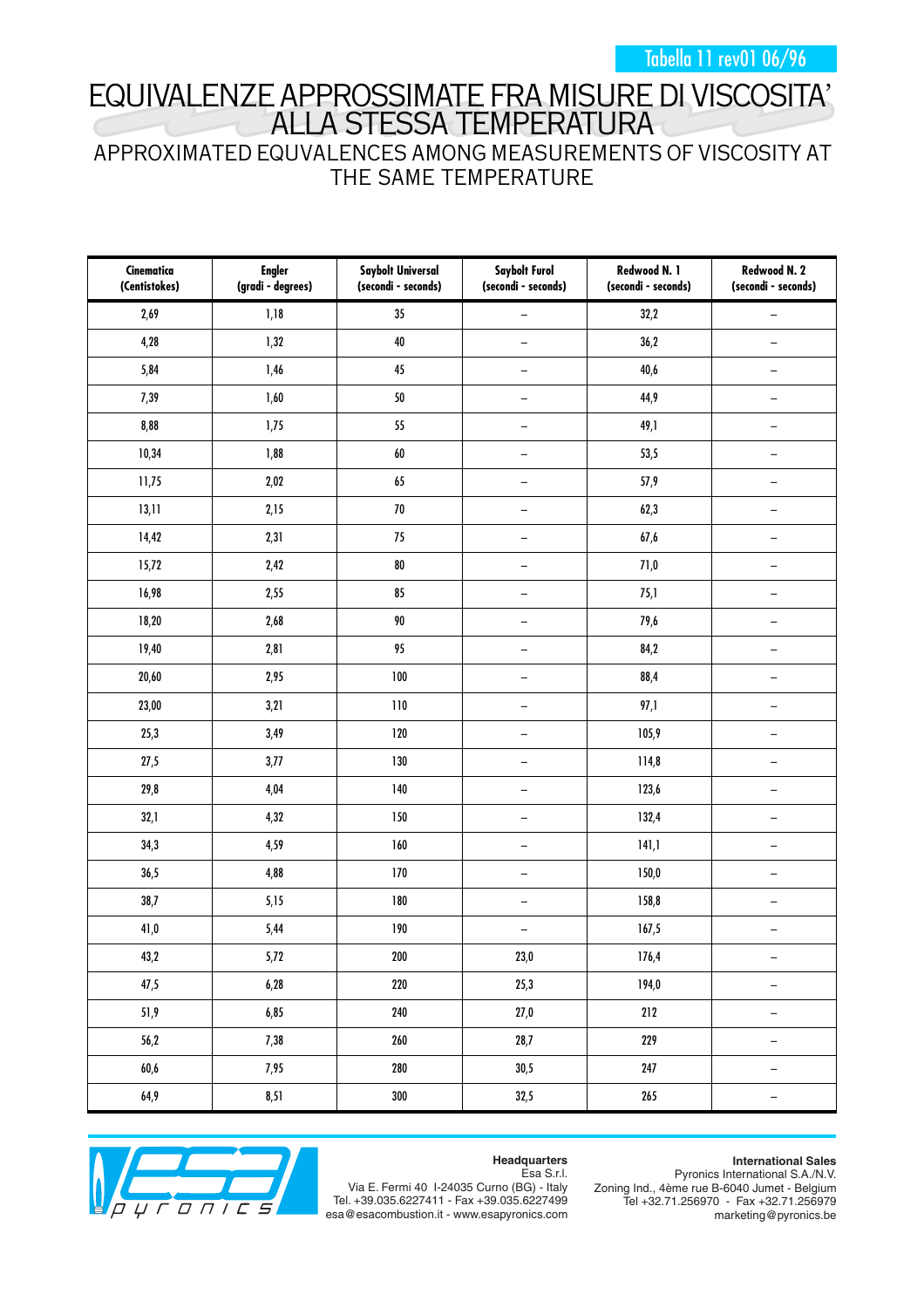### Tabella 11 rev01 06/96

| Cinematica<br>(Centistokes) | <b>Engler</b><br>(gradi - degrees) | <b>Saybolt Universal</b><br>(secondi - seconds) | <b>Saybolt Furol</b><br>(secondi - seconds) | Redwood N. 1<br>(secondi - seconds) | Redwood N. 2<br>(secondi - seconds) |
|-----------------------------|------------------------------------|-------------------------------------------------|---------------------------------------------|-------------------------------------|-------------------------------------|
| 70,4                        | 9,24                               | 325                                             | 35,0                                        | 287                                 | $\overline{\phantom{0}}$            |
| 75,8                        | 9,95                               | 350                                             | 37,2                                        | 309                                 | $\overline{\phantom{0}}$            |
| 81,2                        | 10,7                               | 375                                             | 39,5                                        | 331                                 | $\qquad \qquad -$                   |
| 86,6                        | 11,4                               | 400                                             | 42,0                                        | 353                                 | $\overline{\phantom{0}}$            |
| 92,0                        | 12,1                               | 425                                             | 44,2                                        | 375                                 | $\qquad \qquad -$                   |
| 97,4                        | 12,8                               | 450                                             | 47,0                                        | 397                                 | $\overline{\phantom{0}}$            |
| 102,8                       | 13,5                               | 475                                             | 49                                          | 419                                 | $\qquad \qquad -$                   |
| 108,2                       | 14,2                               | 500                                             | 51                                          | 441                                 | $\overline{\phantom{0}}$            |
| 119,2                       | 15,6                               | 550                                             | 56                                          | 485                                 | $\overline{\phantom{0}}$            |
| 120,9                       | 17,0                               | $600\,$                                         | $\pmb{6}$ ]                                 | 529                                 | $\overline{\phantom{0}}$            |
| 140,7                       | 18,5                               | 650                                             | 66                                          | 573                                 | $\overline{\phantom{0}}$            |
| 151,3                       | 19,9                               | $700$                                           | $71\,$                                      | 617                                 | $\overline{\phantom{0}}$            |
| 162,3                       | 21,3                               | 750                                             | $76\,$                                      | 661                                 | $\overline{\phantom{0}}$            |
| 173,2                       | 22,7                               | 800                                             | ${\bf 81}$                                  | 705                                 | $\overline{\phantom{0}}$            |
| 184,0                       | 24,2                               | 850                                             | 86                                          | 749                                 | $\overline{\phantom{0}}$            |
| 194,8                       | 25,6                               | $900\,$                                         | 91                                          | 793                                 | $\overline{\phantom{0}}$            |
| 206                         | $27,0$                             | 950                                             | 96                                          | 873                                 | $\overline{\phantom{0}}$            |
| 216                         | 28,4                               | 1000                                            | 100                                         | 882                                 | $\overline{\phantom{0}}$            |
| 260                         | 34,1                               | 1200                                            | 121                                         | 1058                                | 104                                 |
| 303                         | 39,8                               | 1400                                            | 141                                         | 1234                                | 122                                 |
| 346                         | 45,5                               | 1600                                            | 160                                         | 1411                                | 138                                 |
| 390                         | 51                                 | 1800                                            | 180                                         | 1587                                | 153                                 |
| 433                         | $57\,$                             | 2000                                            | 200                                         | 1703                                | $170$                               |
| 541                         | 71                                 | 2500                                            | 250                                         | 2204                                | 215                                 |
| 650                         | 85                                 | 3000                                            | 300                                         | 2646                                | 255                                 |
| 758                         | 99                                 | 3500                                            | 350                                         | 3087                                | 300                                 |
| 866                         | 114                                | 4000                                            | 400                                         | 3526                                | 245                                 |
| 974                         | 128                                | 4500                                            | 450                                         | 3976                                | 390                                 |
| 1082                        | 142                                | 5000                                            | 500                                         | 4408                                | 435                                 |
| 1190                        | 156                                | 5500                                            | 550                                         | 4849                                | 475                                 |
| 1300                        | 170                                | 6000                                            | 600                                         | 5290                                | 515                                 |
| 1405                        | 185                                | 6500                                            | 650                                         | 5730                                | 560                                 |
| 1515                        | 199                                | 7000                                            | 700                                         | 6171                                | 600                                 |
| 1625                        | 213                                | 7500                                            | 750                                         | 6612                                | 645                                 |